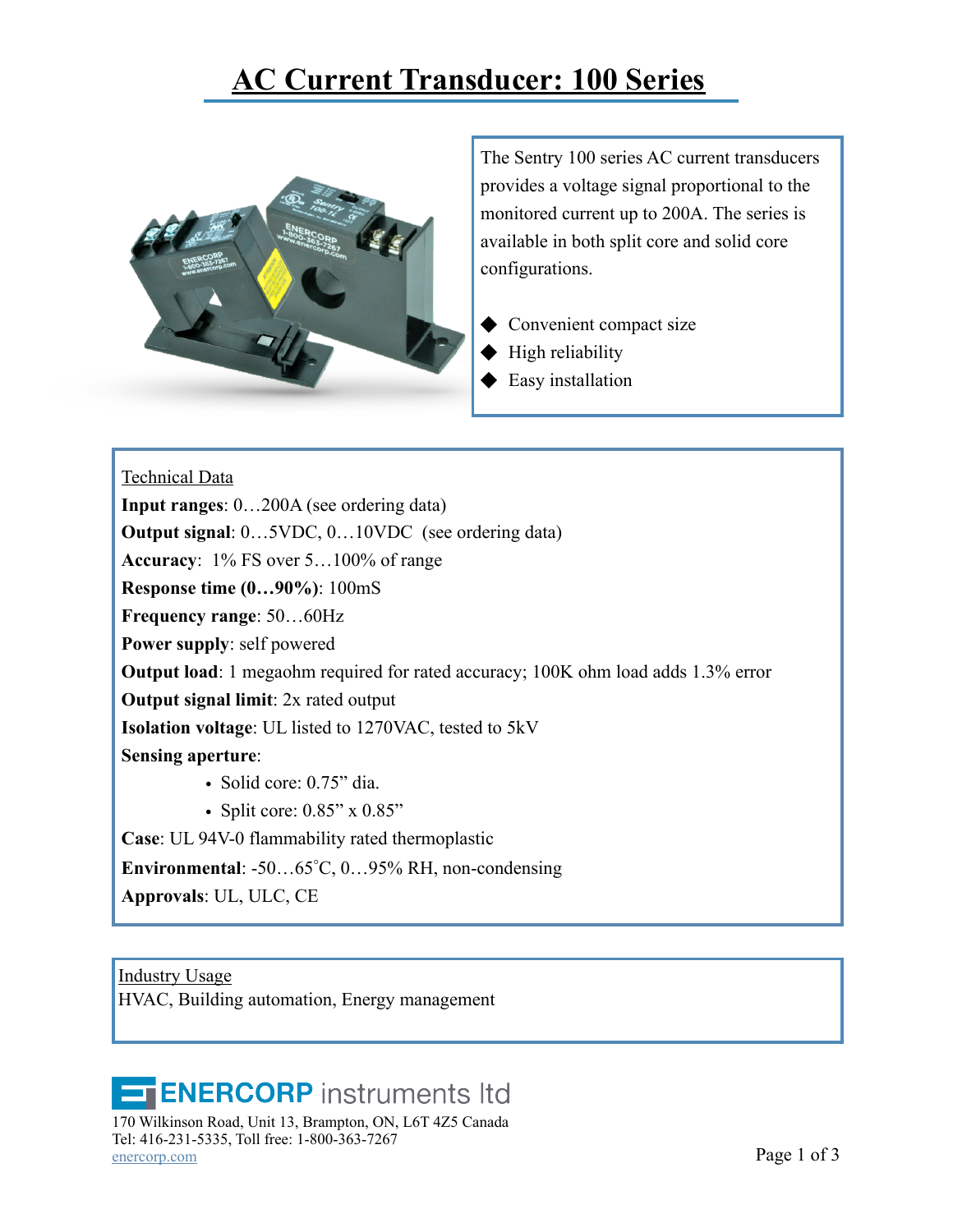| <b>Input Maximums</b> |                 |           |           |  |
|-----------------------|-----------------|-----------|-----------|--|
| Range                 | Max. Continuous | Max. 6sec | Max. 1sec |  |
| 02A                   | 40A             | 60A       | 100A      |  |
| 05A                   | 100A            | 124A      | 250A      |  |
| 010A                  | 80A             | 125A      | 250A      |  |
| 020A                  | 110A            | 150A      | 300A      |  |
| 050A                  | 175A            | 215A      | 400A      |  |
| 0100A                 | 200A            | 300A      | 600A      |  |
| 0150A                 | 300A            | 450A      | 800A      |  |
| 0200A                 | 400A            | 500A      | 1000A     |  |



**ENERCORP** instruments Itd 170 Wilkinson Road, Unit 13, Brampton, ON, L6T 4Z5 Canada Tel: 416-231-5335, Toll free: 1-800-363-7267 [enercorp.com](http://enercorp.com) Page 2 of 3